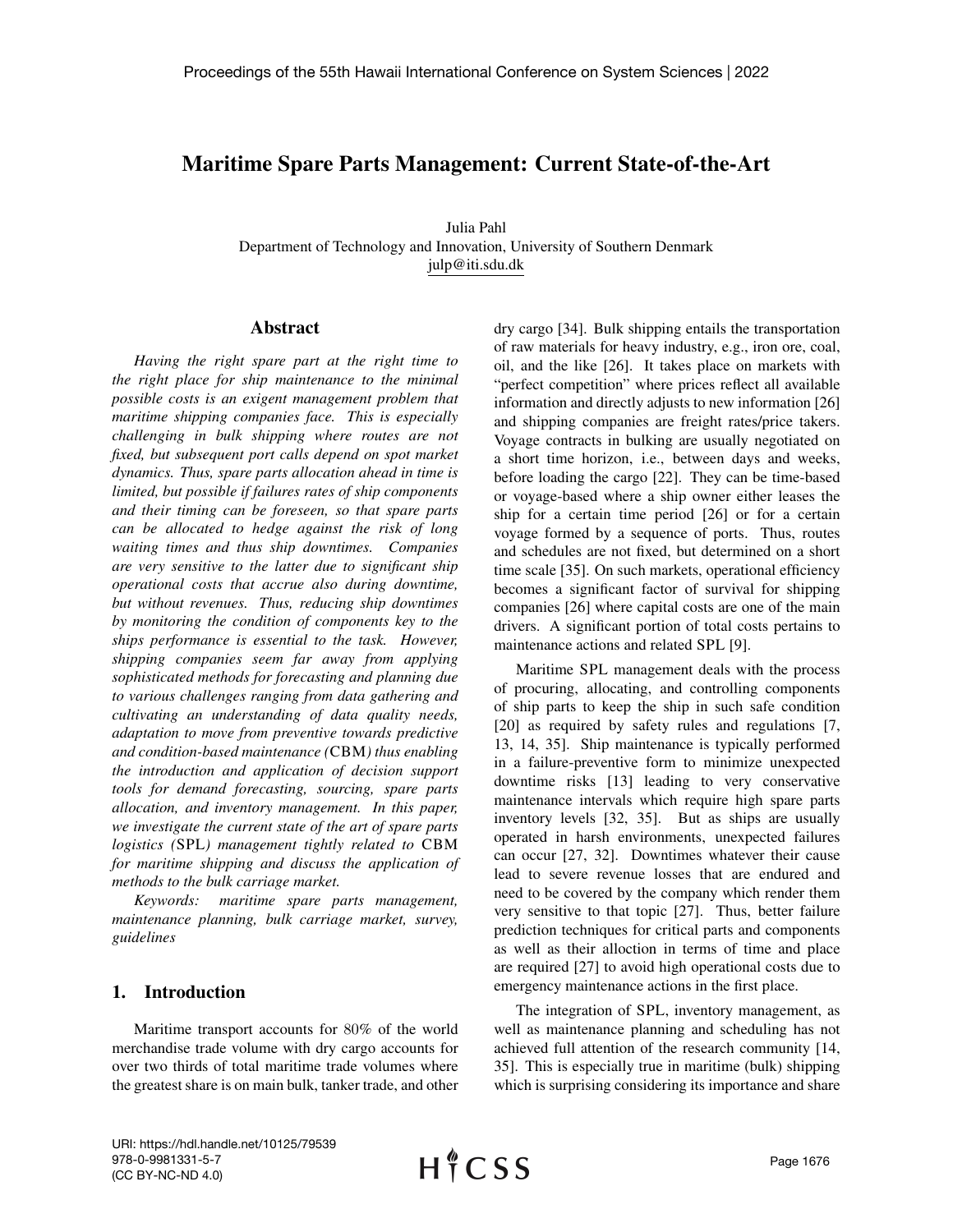in maritime trade volumes [34].

We provide an overview of the problem area and a state-of-the art survey of maritime SPL, discuss the challenges companies face when aiming at optimizing SPL, and give guidance to what needs to be in place to achieve cost-effective  $SPL<sup>1</sup>$ . We focus on maritime shipping further taking into account related areas that influence SPL. We also regard literature dealing in general with SPL wherever it is suitable, but do not provide a comprehensive analysis on the literature of SPL or ship maintenance planning. We list our main findings regarding the literature analysis in Table 1.

# 2. Maritime Maintenance

Maintenance and related service logistics are a great portion of operational costs for shipping companies [9]. According to [33],  $25 - 35\%$  of an operator's direct operating costs are maintenance-related. This is expected to increase as more and more ships in the wear-out phase are kept operational [2, 26].

### 2.1. Areas of Maintenance and Repair

There are various components and systems that need to be taken into account when considering maritime maintenance planning. Ships themselves and their equipment are quite complex in terms of technical requirements and system components.Areas of a bulk ship subject to maintenance encompass 1) the ship hull, 2) ship specific equipment, e.g., cranes, 3) navigation and communication equipment, 4) radar and search lights, 5) other electric equipment, 6) crew specific equipment, e.g., galley or cabin equipment, and 7) propeller and main engine [9, 33]. The major part of the literature on SPL concentrates on main engine related parts and components.

## 2.2. Types of Maintenance Actions

We can distinguish between maintenance where the ship is still in use, named *routine maintenance* and where the ship is unavailable, named *periodic maintenance*; see [33]. Routine maintenance accounts for 14% of the operational ship costs [29]. These include, e.g., maintaining the main engine and auxiliary equipment, superstructure painting, steel renewals with save access as these actions are done during ship operation [29]. Periodic maintenance renders the ship unavailable for use and takes place in dry-docks [29]

performing major repairs, e.g., ship hull or main engine overhaul. Special surveys guide the work [9].

### 2.3. Maintenance Strategies

Maintenance strategies can be divided into a) corrective (synonymous with reactive or failure-based), b) preventive, c) condition-based, and d) predictive maintenance (see also [17]). This list can be enriched by e) opportunistic maintenance [1] which combines preventive and corrective maintenance by considering neighboring parts, items, or system components which (may) depend on each other in order to reduce the risk of earlier failure due to these neighboring components. Opportunistic maintenance has been proposed for the maritime sector in [8, 10].

As mentioned above, in the wear-out phase, the reliability of components is different from that after previous maintenance. Thus, maintenance policies should be determined according to the ship age. However, applying, e.g., corrective maintenance bears the risk of unexpected failures that can lead to expensive logistics and significant ship downtimes [32] while preventive maintenance policies can lead to over-maintained ships encompassing unnecessary, too early performed maintenance actions including premature and expensive spare parts exchange and frequent inspections [33]. For that reason, a CBM strategy helps lowering the uncertainty about failure events while it provides companies with a greater time frame to allocate spare parts where they are needed. Physical monitoring techniques include, e.g., vibration analysis, acoustic emissions, ultrasonic testing implementations, oil analysis, strain measurement, electrical effects, shock pulse method, radio-graphic inspection, and thermo-graphic monitoring technology [18]. Applying CBM, it is possible for companies to balance the costs of premature exchange of parts and the risk of failure in remote locations. The art of efficient spare parts allocation is to take advantage of forecasting methods for failure rates and component demand and chose wisely the inventory control strategy that leads both to low spare parts inventory and logistics costs and accomplished service levels.

## 2.4. Maritime Maintenance Planning

The process of maintenance planning begins with structuring and scheduling the overall maintenance cycles according to legislation in parts guided by surveys when the ship is in dry dock, and company policy [2, 12]. The rules and regulations for the construction and classification of ships of the Nippon Kaiji Kyokai define that all ships are subject to

<sup>1</sup>The work of this paper relates to the Shipping Lab project "Digital vessel operation". The funding of the project is provided by the InnovationFund Denmark (IFD) under File No. 8090-00063B, Danish MaritimeFund, Lauritzen Fonden and Orient's Fond, Denmark.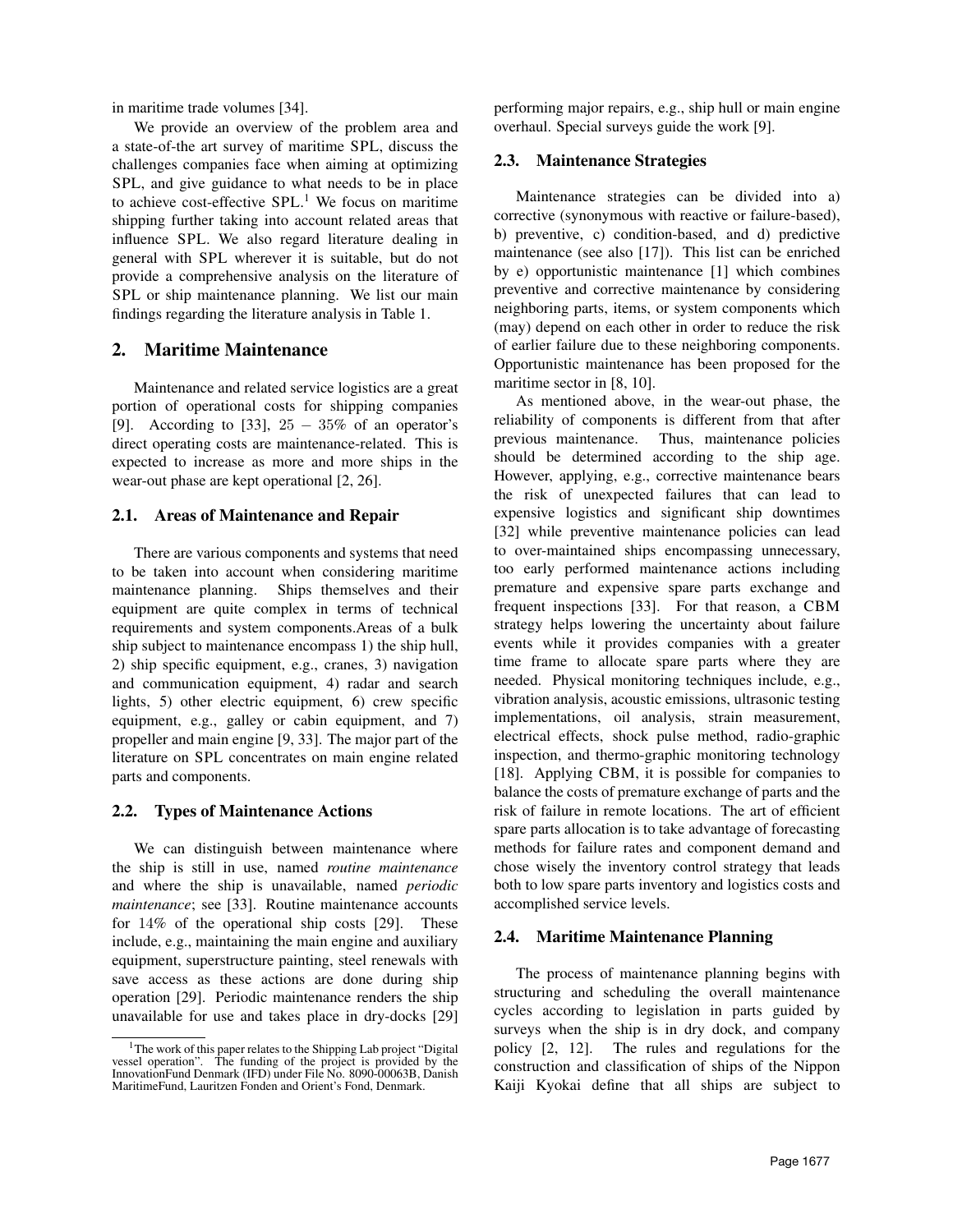annual surveys, docking surveys, and special surveys [2, 12]. Based on these specific cycles, maintenance scheduling are broken down and specific jobs are determined on a finer time scale, e.g., for each year and month. This work can be supported by *information technology (*IT*)*-systems named *planned maintenance system (*PMS*)* [13] further discussed in Section 2.6.

#### 2.5. Spare Parts Logistics Network

The different ship states as well as the maritime maintenance and SPL network can be depicted as in Figure 1. The figure shows that ships can have three states without taking into account maneuvering or anchoring outside a port which are 1) being in a dry dock, 2) sailing, 3) berthing. The figure also roughly sketches the maintenance inventory network assuming that dry docks are located in ports. The figure abstracts from the various actors that are responsible for the different functions within the network. For instance, central warehouses can be run by multiple parties and serve directly ports or distribution centers that are further responsible for serving multiple ports. Ports also have warehouses that can belong to a shipping company or to suppliers serving multiple shipping companies. The same is valid for the dry dock. These on-shore entities can provide ships with spare parts in a timely fashion if they have the right spare part at the right time available which otherwise needs to be ordered [27]. Spare parts can be delivered to the port and/or docking area or directly to the vessel when the ship is in anchorage or passed the out-port limit.



Figure 1. Ship States and Spare Parts Inventory Network; own source

We also find spare parts stocks on ships themselves for safety reasons required by *international maritime organization (*IMO*)* [2, 7, 12]. Such on-board safety stocks are limited in space and economic reasons [9], thus they also need careful consideration and planning.

Sourcing and replenishment of spare parts including transportation costs highly depend on the established supplier network and related (long-term) contracts of shipping companies [35] that can include loyalty and/or volume incentive discounts, and delivery fees. Besides, ship designer and equipment manufacturer recommendations regarding spare parts quality also play an important role [35] when it comes to maintenance and spare parts selection (see Section 3.1.2).

#### 2.6. Supporting Information Technology

Frequently, PMS are used in shipping companies that determine maintenance intervals based on *original equipment manufacturer (*OEM*)*'s specifications and instruction manuals for the components/equipment [35]. Besides, company policy, rules and regulations also from classification societies and vessel's ships flag state further constrain intervals [28].

A great portion of maintenance jobs is performed while sailing. Usually, ships receive a list of maintenance jobs from the administration office and/or they have PMS on-board the ship. Such systems include a systematic inspection schedule aiming at detecting malfunctions before they cause failures [13]. If possible, the completion of jobs is reported back online. However, this requires well-trained personnel [13], user-friendly interfaces of *information and communication technology (*ICT*)*-systems to provide and gather correct and comprehensive data [33]. It is also crucial to select relevant and essential information from rich practical expert knowledge of maintenance personnel [13, 33], standardize it, e.g., in code-form, so that it can be stored in databases permitting an efficient communication between ship owner or manager, shipyard, and supplier and allow the determination of robust maintenance plans and schedules [33]. Moreover, relevant correct data allows CBM based on large data sets for aged ships not equipped with sensors to monitor their condition. Anyhow, PMS operations are labor-intensive [13, 33] and planned tasks must be conducted at scheduled times. Theses can be time-based and/or running hour based maintenance tasks [13]. Checklists underlie PMS and those parts that are included in a checklist must be inspected even if there is no (predicted) failure [13]. Inspections must be recorded and kept to meet the requirements of the ISM Code [13].

Research evaluates the potential contributions of "*maintenance 4.0*" supporting human reliability in ship maintenance using *shipboard operation human reliability Analysis (*SOHRA*)* to measure marine-specific human reliability [13]. The case study focuses on a diesel generator maintenance operation. Calculating and comparing the *human error probability*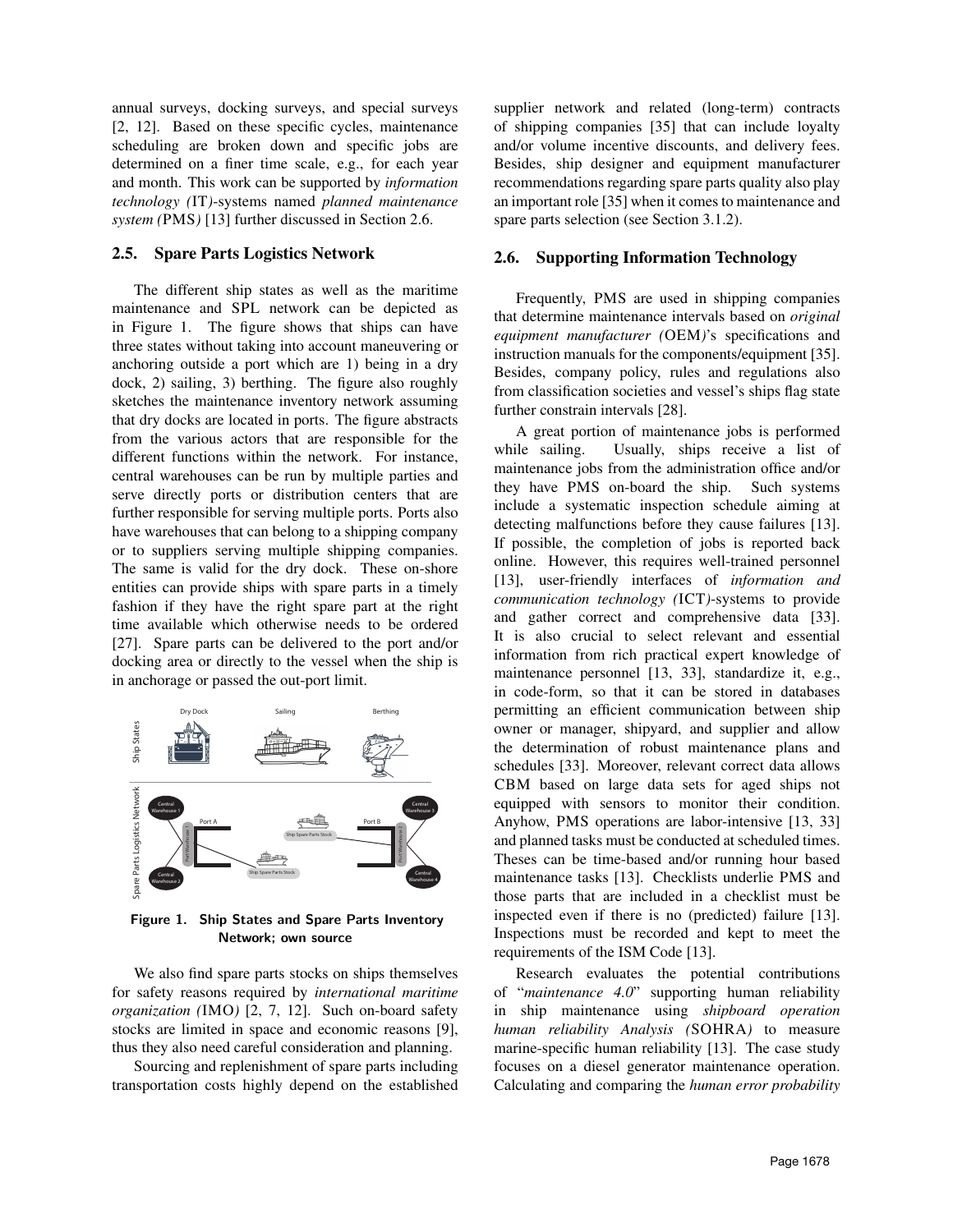*(*HEP*)* against automated maintenance, the study shows that the HEP is significantly reduced using maintenance 4.0 concepts.

## 3. State-of-the-Art of Maritime Spare Parts Management

With reference to the SPL network, we classify and discuss the literature according to the following problem areas: 1) Spare parts inventory management including classification and selection, 2) Joint maintenance and spare parts inventory planning, and 3) Spare parts delivery. We concentrate on the quantitative aspects of the topics. As a result, the literature that we include in our review mainly pertains to operations research, data science, and ICT abstracting from contractual and/or stakeholder issues as well as from technical issues related to the spare parts themselves. To that end, we also exclude issues of single-/multi-structure repair or replacement of spare parts from our analysis.

### 3.1. Spare Parts Inventory Management

Literature reviews on maintenance and service logistics management for shipping are rare [9, 20]. We find one survey [9] that gives a comprehensive review on the various areas named sector characteristics in maritime maintenance, e.g., 1) multi-actor setting, 2) small amount of failure-related data, 3) mandatory surveys in dry docks, 4) system-specific spare parts, 5) multi-echelon structures of inventory holding, 6) multi-indenture systems, 7) moving assets, 8) economic dependency, and 9) long life-cycles as well as sub domains, i.e., a) system design, b) failure prediction / degradation modeling, c) maintenance service contract design, d) maintenance strategy selection, and e) maintenance planning. The review further provides lessons-learned from analyzing the literature and practical experience in a research project with four bulk carriage companies.

3.1.1. Spare Parts Inventory Process Steps Spare parts (inventory) management can be divided into three main steps which are 1) spare parts classification, 2) spare parts forecasting, and 3) spare parts stock control [3].

The process steps that need to be established by shipping companies for their SPL management is depicted in Figure 2. As discussed earlier, SPL is tightly linked to maintenance including company policy and the availability of failure rates and probabilities.

The first question to be answered in this process is which items are critical to ship performance and what



Figure 2. Spare Parts Inventory Planning Process Steps: own source

characteristics render them important to be considered in planning, i.e., which selection criteria need to be applied to identify critical parts, e.g., price or replenishment costs, item quality, replenishment lead time in dependence of the supplier, multiple suppliers availability, just to mention a few. The classification of critical spare parts is a complex issue and we find various single or multi-criterion approaches in the literature as well as considerations regarding the system or component level (see also Section 3.1.2. The second question concerns the quantification of critical spare parts determined by forecasting methods that should be based on failure rates and probabilities of ship components, required service levels, replenishment fill rates, and lead times of suppliers. The third question links tightly to this and is where to allocate critical items, so that maintenance service levels are fulfilled and downtimes of ships minimized. Stock control bases on the replenishment policy of the shipping company agreed with their suppliers and ranges from establishing and maintaining safety stock levels for those parts with low inventory costs but high criticality, e.g., o-rings, to "one-out-one-in" policies in case of critical items with high replenishment and inventory costs, e.g., turbo charger cartridges, which we can report from own experience gained from a research project with five bulk carriers.

3.1.2. Spare Parts Classification Item classification aims at capturing their "real", practical value and role in ship maintenance. For instance, the availability of specific o-rings can be critical for the overall time duration of maintenance as without this item ship performance cannot be re-established. However, item costs are very low, thus mostly applied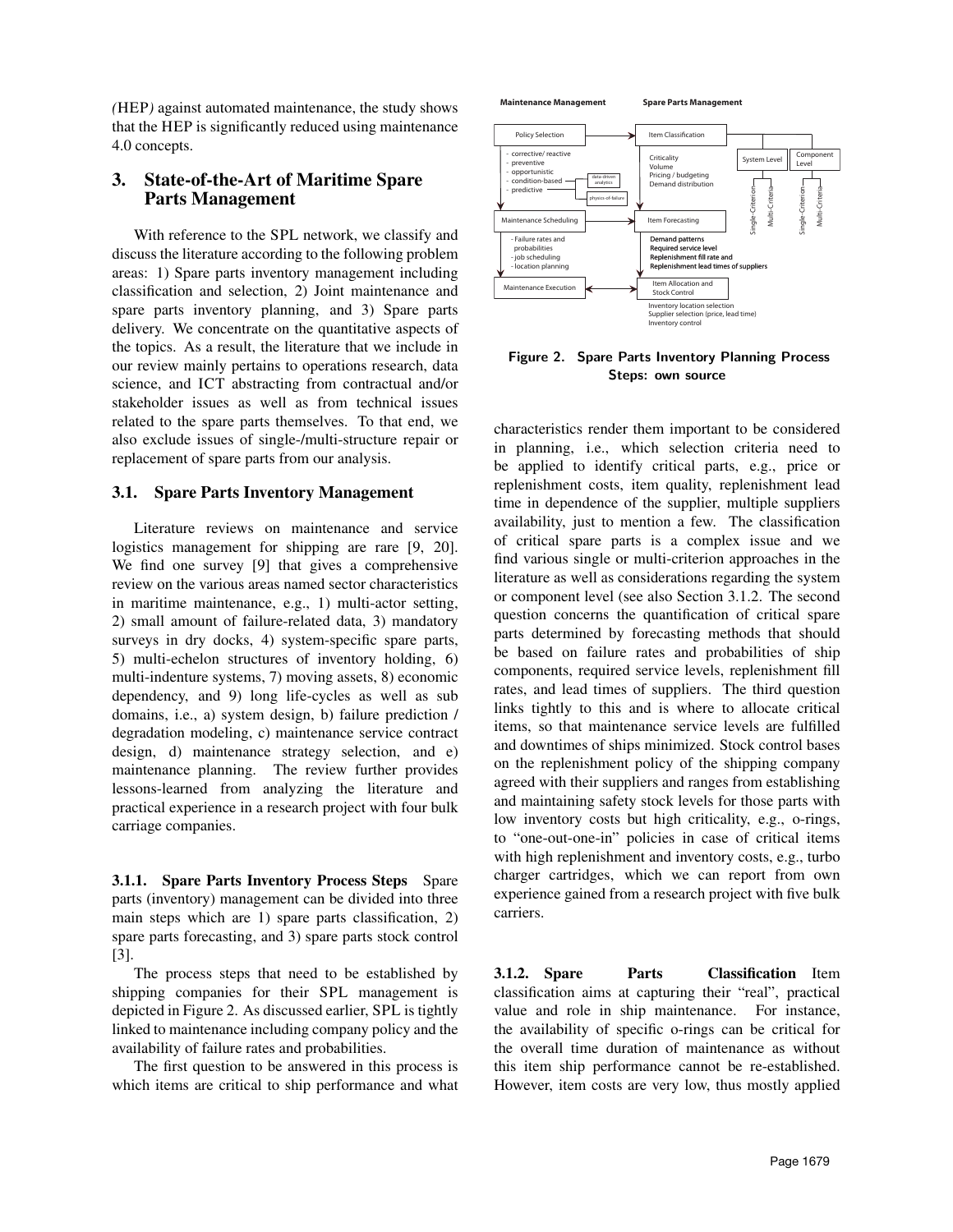classical ABC analysis that uses *demand value and volume* as ranking criteria and fixed service levels per class does not provide satisfactory results.

Most commonly used criteria in the literature are single or multiple criteria approaches using demand value and demand volume [3, 31], stock-out/shortage costs and replenishment lead times [3, 9, 25]. Most popular used criteria especially applied to consumer goods are item costs (unit or inventory costs) as well as part criticality [3]. Others are demand volume, or value, supply characteristics, e.g., replenishment lead time, supplier availability, and risk of non-supply, as well as demand or lead time variability [3]. Less used criteria are part life cycle phase, specificity, or reliability [3]. Moreover, the survey provided in [3] reveals that literature is lacking case studies and experience with practical application at least in the consumer goods industry which the survey deals with, but, based on our experience, we can state that the same is valid for the maritime sector.

Single-Criterion Classification A single item classification criterion that explicitly takes into account item criticality is propsed by [31]. The authors of [36] and [31] are the first to propose approaches from an inventory cost perspective where the latter has the objective to minimize total inventory costs while achieving a required average fill rate over all items or *stock keeping unit*s *(*SKUs*)*. This cost criterion ranks all SKUs based on the value of  $\frac{bD}{hQ}$  where b is the criticality of a SKU measured by its shortage costs,  $D$  is the demand volume,  $h$  is the unit inventory holding cost factor, and  $Q$  is the order size. The authors show that this criterion is best used with a fixed cycle service level, e.g., 1-stockout probability, per item class rather than fixed fill rates. The method is compared to traditional criteria proposed, e.g., by [36], using three large real-life data sets where they vary the target average fill rate as well as the number of classes and demonstrate that their criterion outperforms all other methods. However, the method is not specifically designed for maritime SPL.

The inventory optimization model proposed in [20] for on-board ship items uses a criticality threshold  $T$  to rank subsystems of a ship to conclude if, in case the threshold is exceeded, the subsystem should be taken into consideration for maintenance actions. The authors divide the ship into three levels being 1) system, 2) subsystem, and 3) item. They further argue that criticality should be linked to the impact of the malfunctioning system the component is part of. They define the criticality value as a multiplication of 1) the efficiency of the system in which the

component/subsystem partakes, 2) the efficiency of the whole ship, and 3) the safety [20]. For an item in a subsystem, the criticality value is defined as the subsystem criticality level multiplied by the probability of the item malfunctioning and affecting its subsystem multiplied by  $(1 - A_j)$  where  $A_j$  is the item availability defined by the mean time between failures divided by the sum of the mean time between failures, the mean time to repair, and the mean time waiting for spare parts. They further define reliability and availability functions of items. The proposed model balances overall unavailability costs against inventory costs including costs of capital, warehousing, depreciation, insurance, taxation, obsolescence, and shrinkage. The model is solved by a heuristic procedure that is able to best reduce on-board ship inventories. However, their procedure needs to be tested to real practical cases.

Multi-Criteria Classification Many approaches have been proposed using multiple criteria, e.g., certainty of supply, rate of obsolescence, lead time, costs of review and replenishment, design and manufacturing process technology, and substitutability; see [31] and the references therein. Regarding multi-criteria methodologies, we find weighted linear programming, *analytical hierarchical processing (*AHP*)*, and operations-related groups [31]. They are implemented using, e.g., matrix models, weighted linear optimization, artificial neural networks, weighted Eucledian distances with quadratic optimization, or fuzzy logic (see [3] and the references therein). Besides, qualitative methods are also applied [3]. One method to mention is the "Vital, Essential, Desirable" model based on expert assessment thus prone to subjectivity. These approaches are not specific to maritime spare parts thus related references are not listed in Table 1.

System versus Component Level Prognostic methods for failure are normally designed and applied to the (lowest) component level of a ship [32]. But especially for ships in the wear-out phase, nearby components of the overall system they are partaking may be affected as well. For that reason, it is more reasonable to regard the system level of ship parts [32] and connect prognostics of these components. However, due to the number of components of ship systems, this is infeasible in practice, so that key components need to be selected. For these components, condition-based prognostics of failure rates should be gathered for use in optimization methods for SPL. These can be *physics-of-failure* based or *data-driven analytics* derived from large data sets [32]. For the other parts, failure rates can be taken from OEM or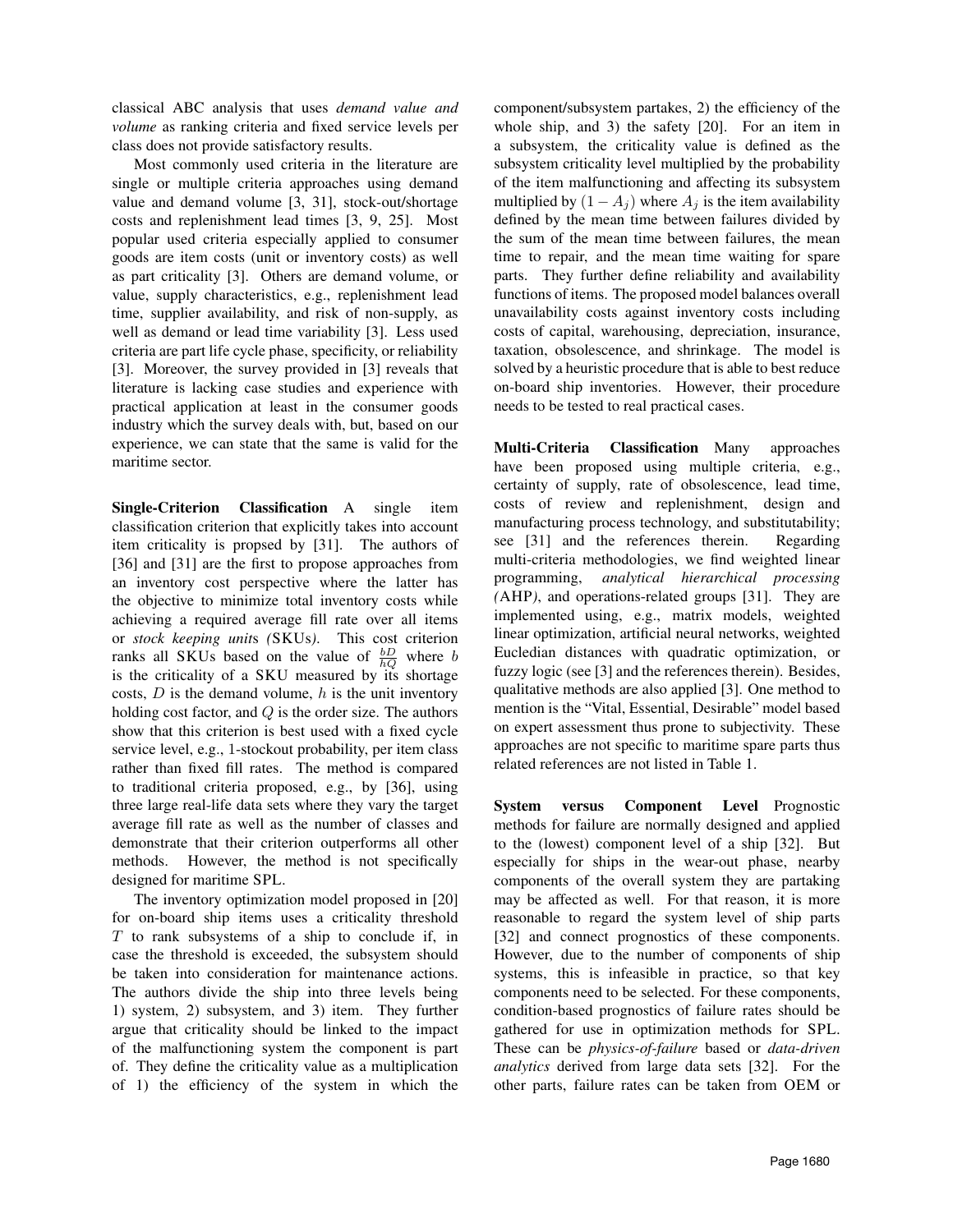expert opinion [32]. For instance, the work in [4] deals with CBM for vessel diesel engines using data-driven analytics, i.e., artificial neural networks, to analyze engine performance data.

Critical Part Selection One method to assess component criticality expressed by *risk priority number (*RPN*)* is *failure mode, effect and criticality analysis (*FMECA*)* [32]. But this method is prone to problems in maritime maintenance as the risk of failure for a component is defined by a combination of frequency and impact. A failure with low probability or frequency of occurrence but with high impact would have the same RPN as a failure with high frequency but low impact. Also, FMECA is an extensive and time-consuming method thus not applicable for a large number of components.

In order to overcome the problem of critical part selection as well as system versus component level consideration, different methods have been proposed; see [32] and the references therein. For instance, the 4-quadrant method plots failures along two axes of failure frequency and failure consequence expressed in terms of costs or ship downtime. Those components with moderate to high impact at moderate to high frequencies should be selected for predictive maintenance [32].

An evaluation system for determining critical weight coefficients of spare parts based on AHP and *technique for order of preference by similarity to ideal solution (*TOPSIS*)* is proposed in [30]. TOPSIS is a ranking method to choose alternatives where the selected one should have the shortest geometric distance from the positive ideal solution and the longest from the negative ideal solution [5]. The authors aim at establishing those critical spare parts that should be in the on-board inventory of ships. Their use case is the Chinese Navy and they pre-select five types of electronic spare parts to test their model. Anyhow, they do not provide information regarding the pre-selection process in their case study and thus circumvent the main problem.

A flexible framework for ship structure and machinery equipment inspection monitoring including risk assessments and probabilistic failure case scenario analysis is proposed in [16]. This includes case studies on the performance of the framework for a tanker, a bulk carrier, as well as a container ship.

Spare Part Deteriortation Spare parts are also subject to deterioration as with time their functionality deteriorates [14]. Due to deterioration aspects, on-board spare parts required for the safe and secure ship performance need to be checked and the completeness

of these parts assured. Such spare parts need to be taken into account, separately in planning. One reference that regards item deterioration in their model for maintenance scheduling is [2].

3.1.3. Spare Parts Forecasting *Spare parts forecasting (*SPF*)* deals with the determination of the type, number, and timely availability of spare parts for maintenance actions. Successful SPF is highly dependent of the maintenance policy and the way how failure rates are established, so that SPF produces reliable, high-quality forecasts [14]. As pointed out in [27], this is difficult as maritime spare parts are characterized by intermittent or lumpy demand patterns [19, 27]. As a consequence, forecasting methods should be adapted to such characteristics. In fact, we find some adequate methods within statistical as well as machine learning as well as heuristics dealing with such demand patterns [6, 11, 15, 24].

Combinations of exponential smoothing techniques for group-level (item) time series are proposed in [19] for maritime spare parts. The objective is to determine the nature of spare parts demand, compare the performance of different forecasting methods, so that a model can be proposed that minimizes inventory costs. They reveal that spare parts item demand is lumpy, but less pronounced on group level and the best method to predict demand is a simple forecast combination using quarterly aggregate data adjusted for linear trend at group level as well as monthly aggregate unadjusted data at item level.

3.1.4. Spare Parts Inventory Control Inventory control is tightly linked to inventory management and deals with regulating on-hand inventory in a location, e.g., warehouse or distribution center whereas inventory management encompasses forecasting and sourcing of inventory and thus takes a broader perspective. The terms are often used interchangeably. Due to space reasons, we treat these two topics together with *inventory location design and planning (*ILDP*)*. The latter further includes strategic decisions on where to place and inventory location and derives from network design and the inventory planning part involves which items to locate in which location.

The work of [27] deals with the selection of inventory facilities and the analysis which factors mostly influence the selection. The authors use AHP, factor rating method, as well as sensitivity analysis for their study. The objective is to determine the best location for a maritime spare parts distribution center in Sri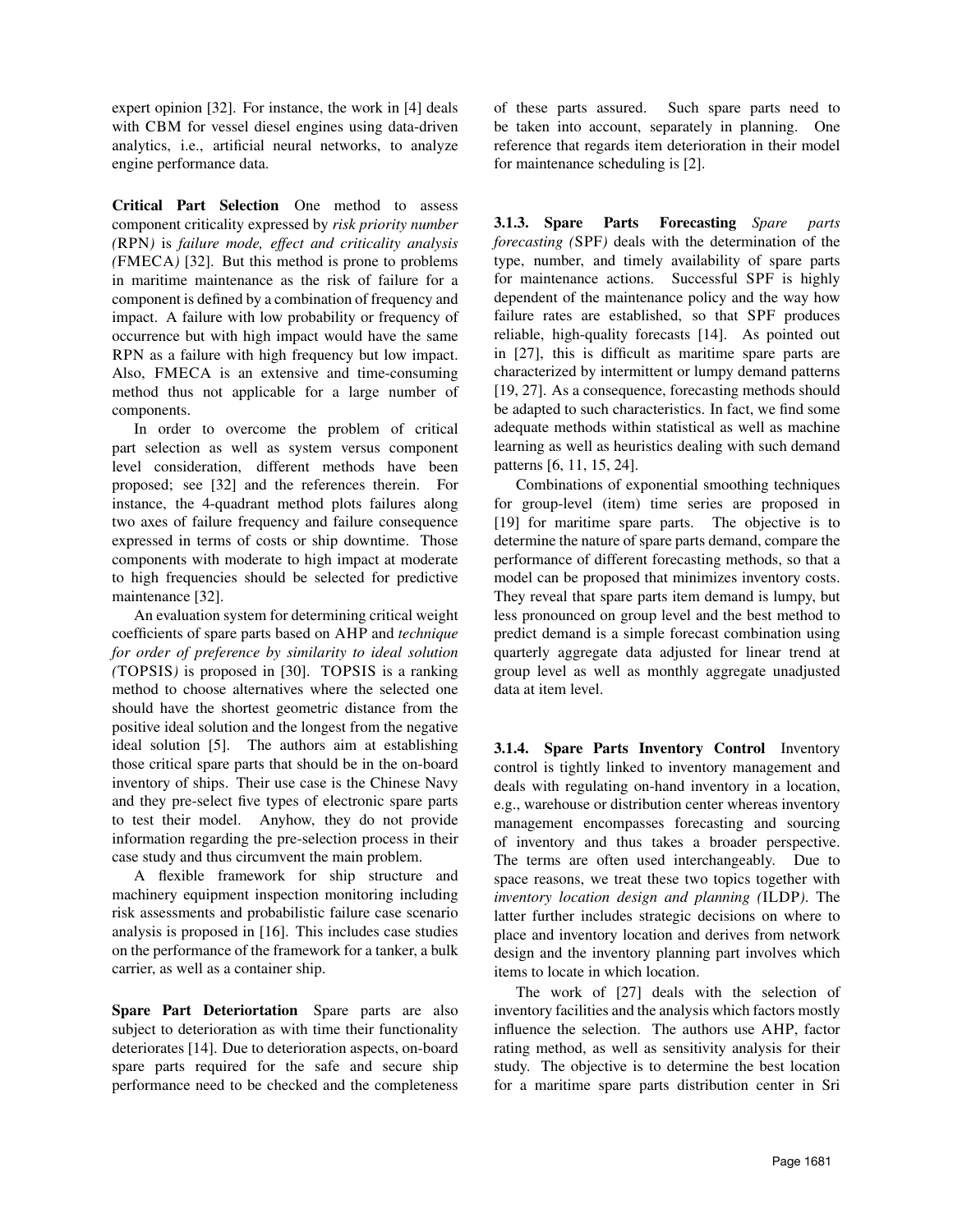Lanka. They determine the main factors achieved during interview as being 1) demand for spare parts, 2) time constraints, i.e., lead times, 3) proximity to international trade routes, 4) port clearance charges, 5) available facilities in port for spare parts handling and storage. The method seems useful, but the authors emphasize that changes in the demand factor impose significant effects on the result thus highlighting the importance of accurate demand forecasts.

## 3.2. Joint Maintenance and Spare Parts Inventory Planning

The overall goal of joint *joint maintenance and spare parts planning (*JMSPP*)* is to keep ship performance time as long as possible thus minimizing ship downtime. Downtimes are due to unexpected events corrupting its utilization, but also periodic maintenance in dry docks enforce downtime. This downtime can be extended by waiting times for spare parts if the replenishment *lead time (*LT*)* is longer than the begin of the scheduled maintenance action or the happening of an unexpected failure. The second goal is to achieve minimum downtimes by reduced overall maintenance costs including SPL.

The literature on joint (condition-based) maintenance and spare parts inventory management in various areas is rich (see the work presented in [37] and the references therein). Various different systems with a variety of complexity degrees are analyzed and presented. However, this topic is rarely treated within maritime shipping in the light of its specific situation.

The most comprehensive study concerning our problem area in bulk shipping is provided in [14]. The authors develop a model for integrated spare parts ordering and maintenance scheduling applying CBM for liner shipping cargo operations implying fixed routes and schedules. The model assumes that the parts can be send to the relevant port where maintenance operations are carried out after receipt of the parts. Spare parts can also be send directly to the ship by air freight, but the authors exclude this possibility in their model due to prohibitive high transportation costs. Different lead times to ports apply. The objective of their model is to minimize the costs due to delay and waiting times of the ship at the port for spare parts and costs associated to the procurement and maintenance process. Thus, the problem is where to order/send and pick-up the spare parts as soon as an identification to failure arises. Due to the different lead times, waiting times at the port can arise or ship system failure on route to the pick-up port if the item is send to another port other than the next. Remember that the schedule including port visit times is fixed. In that case, the ship is assumed still operational with a backup system, but must sail at slower speed. The authors provide a numerical analysis with 30 port calls conducted by one vessel and synthetic data. They use Monte-Carlo simulation for the engine parts malfunctions. Their results show that CBM systems can lead to great reduction in delay and improve punctuality of the ship, but cost reductions are dependent on the accuracy of the failure prediction in terms of remaining part lifetime and replenishment lead time.

## 3.3. Spare Parts Delivery

We find one reference in the literature that deals with optimal spare parts delivery to ships [35]. They develop a mathematical model to select the cost minimal transportation and shipment mode and test it on a medium-range product tanker considering three different spare part groups (main diesel engine, separator spares, fire, bilge and GS pump spares). Three different transportation modes are available: regular, express, and mixed variants with air transport. They conclude that the time variable has significant impact on the selection of the delivery mode.

# 4. Discussion and Practical Guideline

Challenges in SPL accrue due to the uncertainties regarding the planning situation with respect to failure rates and ship locations, component characteristics including criticality definitions, demand patterns, replenishment and logistics costs. For that reason, timing and allocation of spare parts is a challenging endeavor. For instance, if ship positions can be predicted together with failure rates of certain parts, it becomes possible to best allocate spare parts within the network. To date and to the best of our knowledge, we have not found any research dealing with this specific problem. Some research is ongoing to deal with condition-based monitoring of main ship engines (see [4, 16, 32]), but this has not been linked to SPL. A promising approach includes *approximate dynamic programming (*ADP*)* that encompasses modeling and algorithmic strategies for dealing with large and complex problems that are usually stochastic [23]. It has already been applied to maritime fleet management [21]. We expect this methodology to help dealing with the problem complexity in applying a rolling horizon technique to forecast future events and make best decisions based on the predicted system state.

Besides, also organizational issues that need to be in place before considering optimizing and controlling spare parts for ship maintenance. Based on our experience with bulk shipping companies within a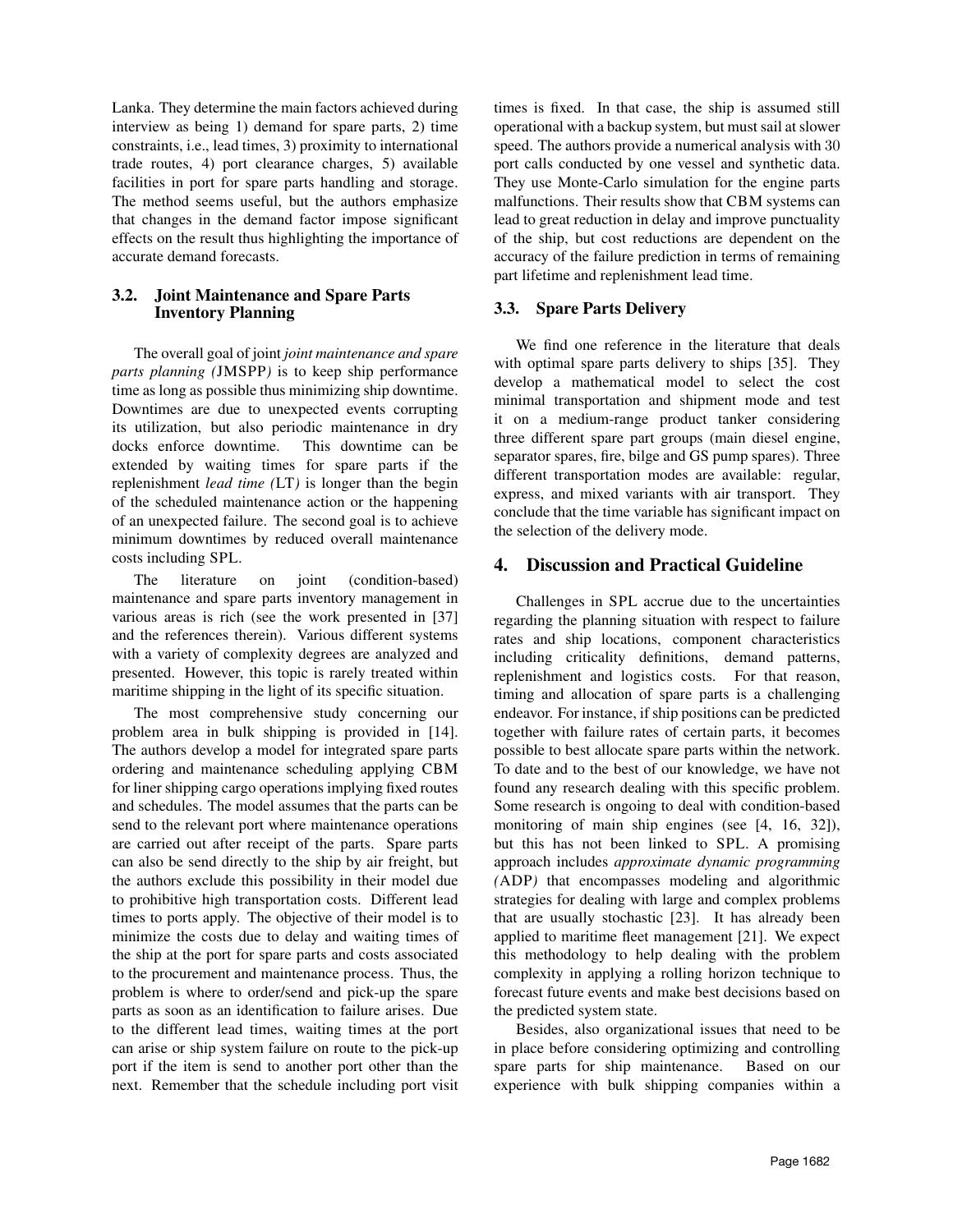| <b>Source</b>     | <b>Problem Area</b>                    | Model                               | <b>Objective</b>                                                                                 | <b>Solution Method</b>                     | <b>Case Study</b>                                                                        | <b>Comments</b>                                        |
|-------------------|----------------------------------------|-------------------------------------|--------------------------------------------------------------------------------------------------|--------------------------------------------|------------------------------------------------------------------------------------------|--------------------------------------------------------|
| $[9]$             | Review                                 | n.a.                                | n.a.                                                                                             | n.a.                                       | n.a.                                                                                     | comprehensive<br>overview                              |
| $\lceil 2 \rceil$ | Maintenance<br>scheduling              | non-linear, Markov<br>process       | cost of maintenance.<br>operations, downtime, penalty<br>for exceeding planned<br>intervals      | optimization                               | maritime: liquid<br>ring primer of bilge<br>system                                       | deterioration<br>of<br>components;<br>no<br><b>SPL</b> |
| $[13]$            | Maintenance<br>scheduling              | <b>SOHRA</b>                        | minimize human error                                                                             | <b>SOHRA</b>                               | diesel generator                                                                         | <b>PMS</b><br>based<br>on<br>maintenance 4.0           |
| $[32]$            | Predictive<br>maintenance              | prognostic model                    | predict failure rate                                                                             | prognosis                                  | cylinder liners of a<br>diesel engine,<br>printed circuit<br>boards in radar<br>system   |                                                        |
| [4]               | <b>CBM</b>                             | neural networks                     | determine engine's fuel<br>consumption and faulty<br>conditions                                  | machine learning                           | Medium-speed<br>diesel engines                                                           |                                                        |
| [16]              | Critical part<br>selection             | reliability<br>assessment           | predict failure rates                                                                            | case scenario<br>analysis                  | ship structure and<br>machinery<br>equipment<br>assessment                               |                                                        |
| $[19]$            | On-board<br>spare parts<br>forecasting | exponential<br>smoothing            | minimize inventory costs                                                                         | exponential<br>smoothing and<br>simulation | South Korean Navy                                                                        |                                                        |
| $[30]$            | On-board<br>spare part<br>allocation   | TOPSIS.<br>AHP.<br>non-linear model | maximization of spare parts<br>availability                                                      | genetic algorithm                          | Chinese Navy                                                                             |                                                        |
| [20]              | On-board<br>spare part<br>control      | continuous-time<br>optimization     | minimize<br>- of<br>total<br>costs<br>inventory holding and item<br>unavailability               | heuristic                                  | medium-sized<br>tanker                                                                   |                                                        |
| $[27]$            | Inventory<br>Management                | facility<br>location<br>selection   | Multi-criteria selection                                                                         | Selection<br>procedure; AHP                | distribution<br>center<br>in Sri Lanka                                                   | mixed<br>qualitative-quantitative<br>approach          |
| $[14]$            | <b>JMSPP</b>                           | Simulation                          | minimize costs due to delay<br>and waiting time                                                  | Monte-Carlo<br>simulation                  | liner shipping                                                                           | different<br>replenishment<br>LT.                      |
| $[35]$            | Spare parts<br>delivery                | linear program                      | minimize total parcel delivery<br>costs, delivery time, and<br>distance between network<br>nodes |                                            | medium-range<br>product tanker,<br>three spare parts<br>groups for main<br>diesel engine | delivery<br>modes:<br>regular,<br>express,<br>mixed    |

Table 1. Classification of Approaches for Maritime Shipping.

research project, the following topics need careful consideration. For instance, data quality issues mainly influence analysis on SPL. We can confirm the points made in [13, 33] that the selection of key information from a rich knowledge base of experts is tough, but necessary to derive the right information that can be further processed for use in decision support tools for maintenance and related SPL. Informed and trained personnel is more willing to accurately gather data on maintenance jobs and spare parts utilization to be further used in inventory control and SPL. Moreover, shipping companies are generally equipped with ship management software supporting, a.o., maintenance and procurement actions and serving as PMS. Yet, such software is mostly designed to support the overall management of ship fleets with comparison to *enterprise resource planning (*ERP*)* systems for manufacturing companies providing master data management and specific departmental functionalities. Advanced optimization and decision support especially regarding network-related decisions is usually missing. The same is valid for personnel

trained in sophisticated forecasting and optimization methods.

Most companies use preventive maintenance scheduled with the support of PMS. This reactive strategy leads to high SPL costs and related maintenance including a high portion of 1) maintenance jobs performed earlier than their due date, 2) high frequency of orders causing enhanced administrative and logistical costs, 4) 10% of urgent orders of overall orders within five years time frame. Shipping companies further struggle with determining overall maintenance costs to forecast future yearly fleet maintenance budgets. According to Figure 2, we recommend bulk shipping companies to follow the presented steps for establishing a JMSPP: 1) establish a predictive maintenance policy, 2) select critical parts on system or component level, 3) derive ship components failure rates either based on data-driven analysis which requires a PMS with high-quality data, 4) analyze critical item demand patterns to determine item quantities, 5) analyze and determine fleet location areas for bulk carriers to be able to allocate spare parts in the vicinity of frequent port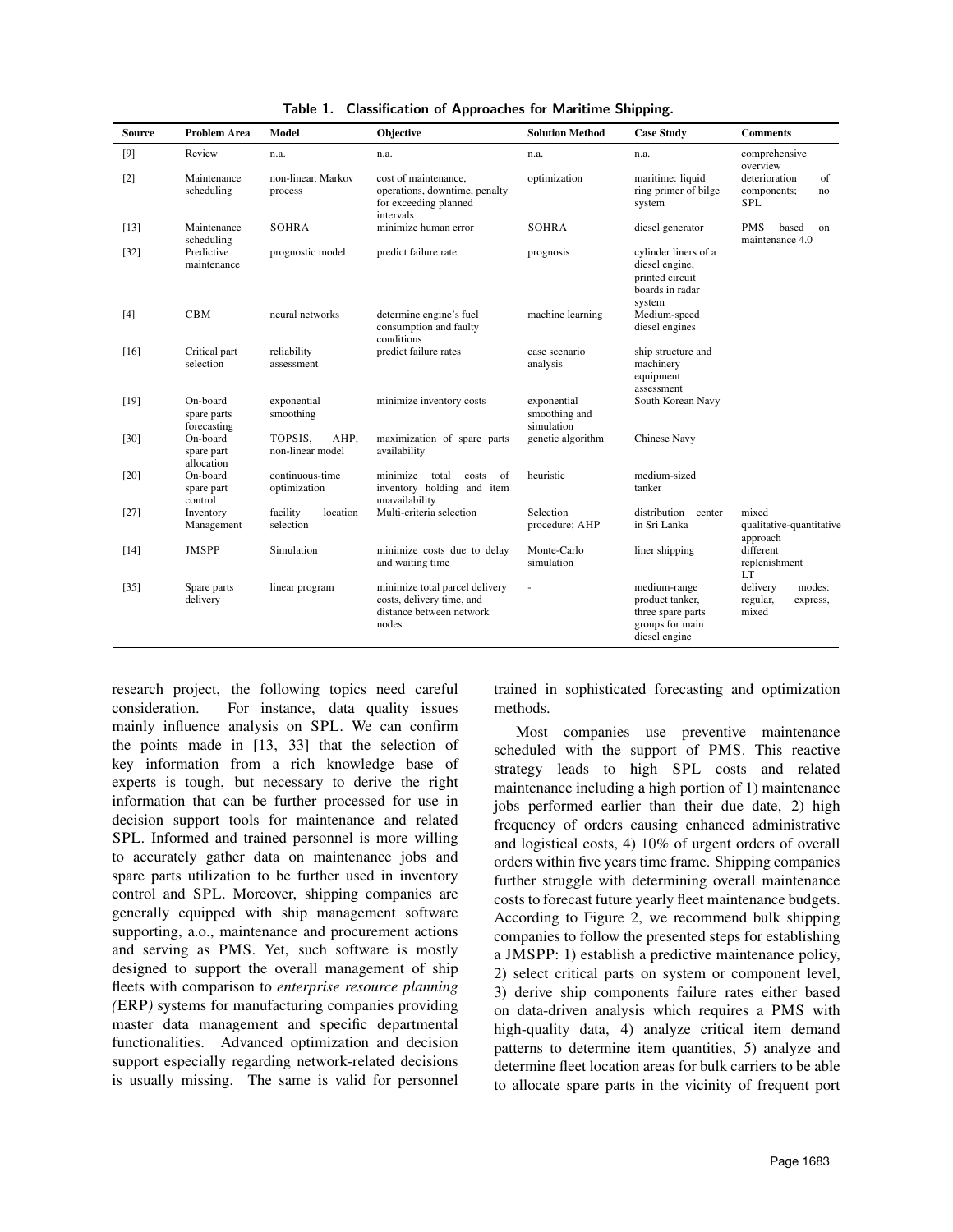calls, 6) establish warehouse locations for spare parts and manage/control spare parts inventories with support of specific ICT.

# 5. Conclusion and Outlook

The literature on maritime SPL management is rare which may be due to the uncertainties pertaining to the overall planning situation especially in bulk shipping, but surprising considering its importance concerning its share in trade volumes and the possibilities to optimize operational costs. Approaches exist that deal with specific parts of the overall problem. We also find some approaches jointly considering maintenance scheduling and SPL. Nevertheless, this problem area has not achieved enough interest from the research community and shipping companies are struggling with determining optimal spare parts allocation and inventory control that permits them to reduce operational costs of their fleet. We provide an overview of the overall problem area and some guideline on where to start in terms of organizational as well as data related issues in order to set up a successful system for SPL optimization.

# References

- [1] H. Ab-Samat and S. Kamaruddin. Opportunistic maintenance (OM) as a new advancement in maintenance approaches. *Journal of Quality in Maintenance Engineering*, 20(2):98–121, may 2014.
- [2] K.B Artana and K. Ishida. Spreadsheet modeling of optimal maintenance schedule for components in wear-out phase. *Reliability Engineering & System Safety*, 77(1):81–91, jul 2002.
- [3] A. Bacchetti and N. Saccani. Spare parts classification and demand forecasting for stock control: Investigating the gap between research and practice. *Omega*, 40(6):722–737, dec 2012.
- [4] O.C. Basurko and Z. Uriondo. Condition-based maintenance for medium speed diesel engines used in vessels in operation. *Applied Thermal Engineering*, 80:404–412, apr 2015.
- [5] M. Behzadian, S. Khanmohammadi Otaghsara, M. Yazdani, and J. Ignatius. A state-of the-art survey of TOPSIS applications. *Expert Systems with Applications*, 39(17):13051–13069, dec 2012.
- [6] P. Berling and J. Marklund. A model for heuristic coordination of real life distribution inventory systems with lumpy demand. *European Journal of Operational Research*, 230(3):515–526, nov 2013.
- [7] ClassNK. International management code for the safe operation of ships and for pollution prevention (international safety management (ism) code). Internet Source:https://www.classnk.or. jp/hp/pdf/activities/statutory/ ism/\ISM\\_Cd/ISM-Code-e.pdf; last call 12.06.2021, 2015.
- [8] C.D. Dao and M.J. Zuo. Selective maintenance for multi-state systems considering the benefits of repairing multiple components simultaneously. In *Lecture Notes in Mechanical Engineering*, pages 413–425. Springer International Publishing, nov 2014.
- [9] A.S. Eruguz, T. Tan, and G.-J. van Houtum. A survey of maintenance and service logistics management: Classification and research agenda from a maritime sector perspective. *Computers & Operations Research*, 85:184–205, sep 2017.
- [10] G. Galante and G. Passannanti. An exact algorithm for preventive maintenance planning of series–parallel systems. *Reliability Engineering & System Safety*, 94(10):1517–1525, oct 2009.
- [11] R.S. Gutierrez, A.O. Solis, and S. Mukhopadhyay. Lumpy demand forecasting using neural networks. *International Journal of Production Economics*, 111(2):409–420, feb 2008.
- [12] IACS. Classification societies what, why and how? Internet Source: https: //www.iacs.org.uk/media/7425/ classification-what-why-how.pdf; last call 12.06.2021, 2020. IACS Information Paper.
- [13] C. Kandemir and M. Celik. A human reliability assessment of marine auxiliary machinery maintenance operations under ship PMS and maintenance 4.0 concepts. *Cognition, Technology & Work*, 22(3):473–487, aug 2019.
- [14] R. Kian, T. Bektaş, and D. Ouelhadj. Optimal spare parts management for vessel maintenance scheduling. *Annals of Operations Research*, 272(1-2):323–353, jun 2018.
- [15] D. Kiefer, F. Grimm, M. Bauer, and D. van Dinther. Demand forecasting intermittent and lumpy time series: Comparing statistical, machine learning and deep learning methods. In *Proceedings of the 54th Hawaii International Conference on System Sciences*. Hawaii International Conference on System Sciences, 2021.
- [16] I. Lazakis, K. Dikis, A. Lito Michala, and